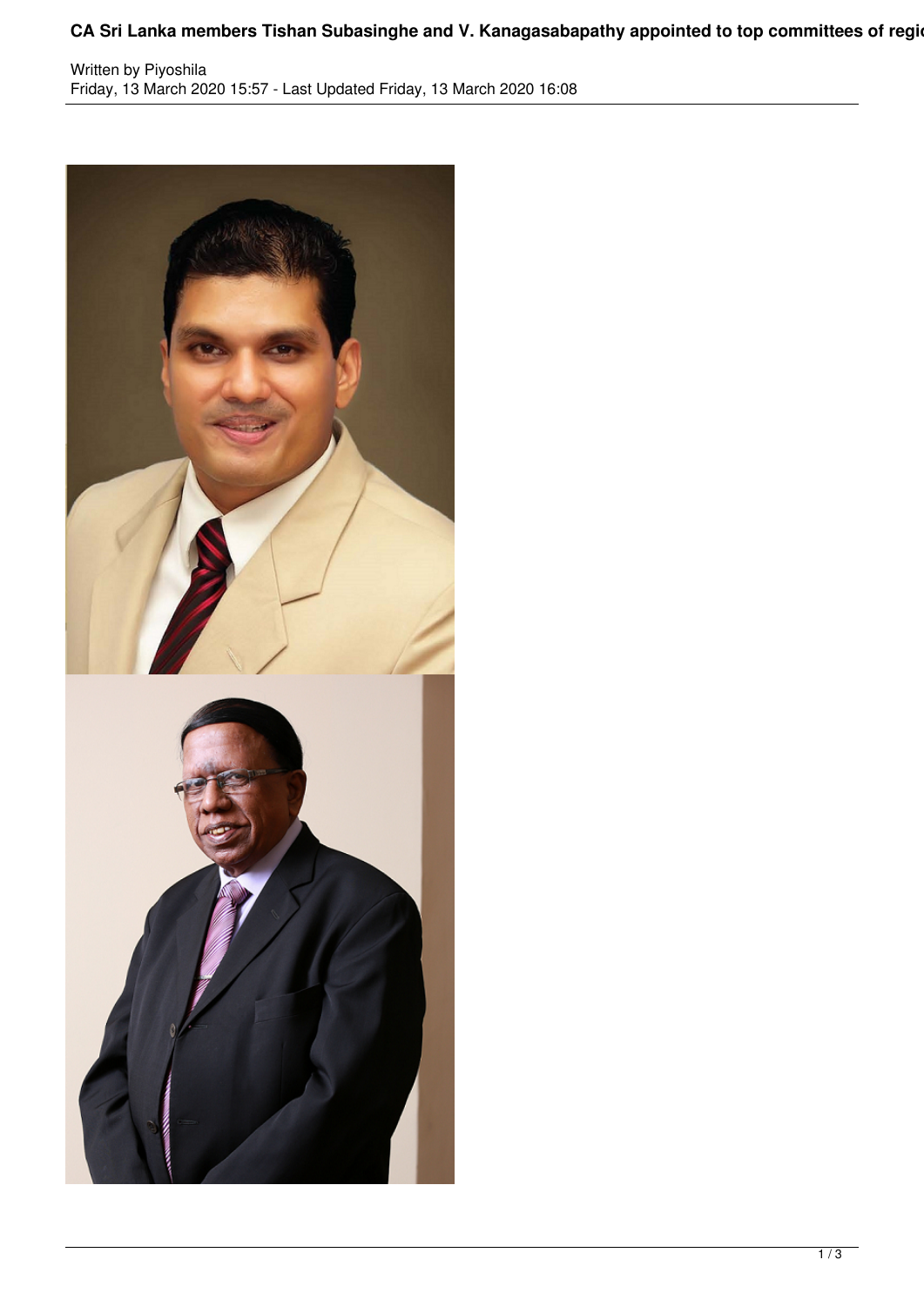## CA Sri Lanka members Tishan Subasinghe and V. Kanagasabapathy appointed to top committees of regional actor of

Written by Piyoshila Friday, 13 March 2020 15:57 - Last Updated Friday, 13 March 2020 16:08

Two high profile members of the Institute of Chartered Accountants of Sri Lanka (CA Sri Lanka), Mr. Tishan Subasinghe and Mr. V. Kanagasabapathy have been appointed to top committees of the Confederation of Asian and Pacific Accountants (CAPA), the regional organisation representing nearly 2 million accountants across Asia and Pacific.

Mr. Subasinghe, a member of the incumbent Council of CA Sri Lanka, was appointed to the Member Development Committee (MDC) of CAPA, while Mr. Kanagasabapathy, the President of CA Sri Lanka's Public Sector Wing (Association of Public Finance Accountants of Sri Lanka) was appointed to serve on the Public Sector Financial Management Committee (PSFMC) of CAPA.

Mr. Subasinghe is the only Sri Lankan to serve in the 10-member MDC, which has representation from countries including Australia, United Kingdom, Japan, Canada, India, Pakistan and Mongolia, and Mr. Kanagasabapathy is also the only Sri Lankan to serve on the 10-member PSFMC.

CAPA said that it had received a 'high number' of nominations for the two committees from exceptionally talented accounting professionals and a rigorous selection process was applied to select the best suited candidates in line with established criteria, and with a desire to achieve appropriate representation and diversity.

Mr. Subasinghe is a fellow member of CA Sri Lanka and has served the Institute's Council since 2013. He has led several top committees at CA Sri Lanka, including the Examinations Committee, National Conference Committee, Annual Report Awards Committee, Transfer Pricing Guide Development Task Force and the Committee for Developing Guidelines for Integrated Reporting.

At present, Mr. Subasinghe serves as the Managing Director – Advisory at Moore Stephens Consulting (Pvt) Ltd and he is also the incumbent Chair of the CAPA Conference Committee. He is a fellow member of CA Sri Lanka and holds an MBA (Finance) from the University of Colombo, LL. B (Hons.) and CISA certification from USA.

Mr. Kanagasabapathy is a fellow member of CA Sri Lanka, and a member of the Chartered Institute of Public Finance Accountants (CIPFA) London. He holds a master's degree in Public